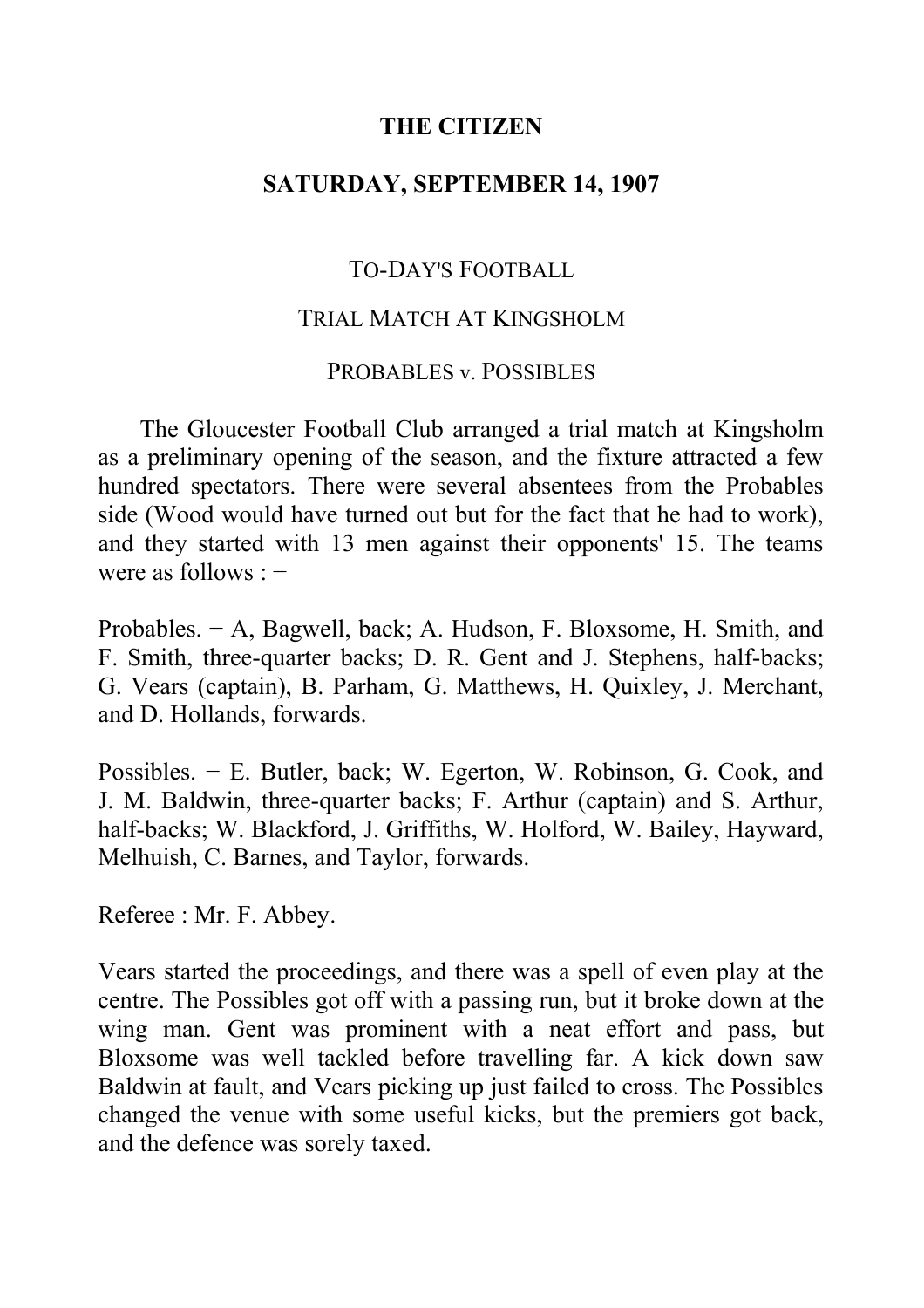Gent and Stephens displayed all their old combination and cleverness at half, and they initiated some pretty bouts of passing, but the handling behind was faulty. Following some close play at mid-field, Gent opened out, and a lovely round of passing ensued, ending in Bloxsome scoring wide out. Hudson failed at goal.

Resuming, operations continued to go in favour of the Probables, but the movements behind lacked finish. A long kick by Cook went to Bagwell, who ran round and passed to Bloxsome, but the latter was forced to kick to touch. From the throw-out Hollands and Parham indulged in some neat exchanges, but the former lost possession on the line, a minor only accruing. Soon after the drop-out Gent started a fine movement, and after Stephens, H. Smith, and Hudson had handled, the latter sent F. Smith over with a smart try. The goal-kick failed.

There was some more good work on the part of the Probables on the resumption, a fine dash by F. Smith being stopped in the nick of time by Butler. The Possibles relieved from a dangerous position with good footwork, but near the centre Hudson picked up and dashed away in fine style. He eventually transferred to H. Smith, but the latter's transfer to Bloxsome, with the wing man well placed, was not accepted.

The Possibles did better after this, and weak play by the opposing full-back gave them an opening. The situation was saved but in some loose play Cook secured, and with a clever left foot kick dropped a neat goal.

> HALF-TIME SCORE : Probables .......................... 2 tries Possibles ..................... 1 goal (d)

When the second half was commenced, it was found that Cook and Bloxsome had changed over, the former playing centre to Hubert Smith for the Probables. Pegler also appeared for the latter. Hudson put in a fine return to the kick-off, and play opened in the Possibles half. A passing movement was nipped in the bud, but a minute later H. Smith was nearly through.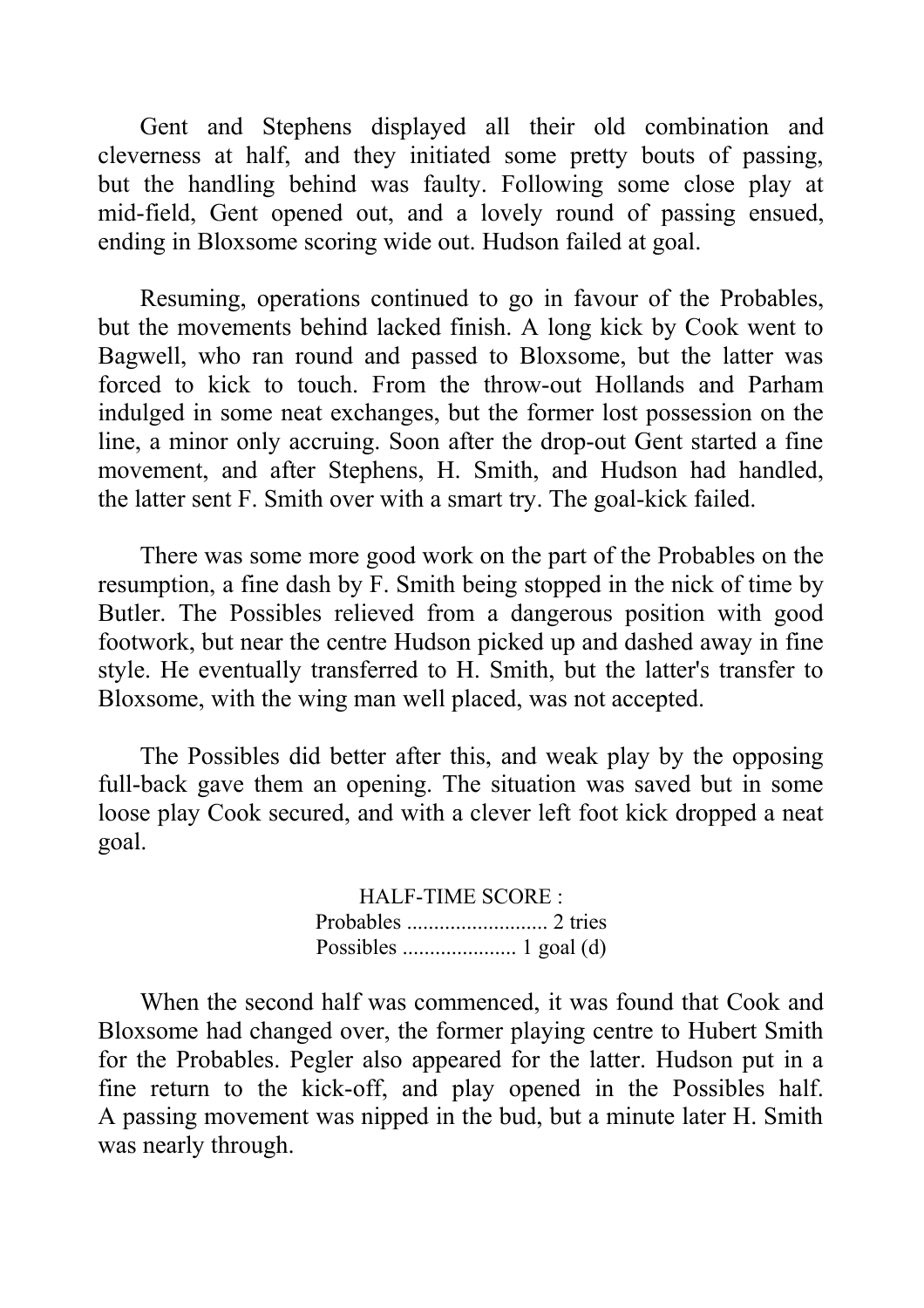The Probables hung round their opponents' line, but the latter came away, F. Arthur and Bloxsome taking part in a pretty movement. Gent sent play back, but the Possibles returned, Robinson shining. Ensuing play was fast and fairly even, the Possible forwards holding their own and heeling well. From a long throw-out Cook secured and burst through, but stumbled on reaching Butler, and fell to the ground.

Merchant, Vears, and Quixley were conspicuous for the Probables, but the back play was at fault, and one or two promising movements were spoiled. Following some exchange kicking, Gent started Stephens from a scrum, and a lovely opening was made for Frank Smith. The wing man, however, was overhauled by Baldwin and thrown to touch. On the other wing H. Smith made a fine effort to cross, but Butler pulled him down just outside.

The game continued to hover in the Possibles end, but scoring ability was lacking on the part of the premiers. For off-side the Possibles were penalised in a good position, but Parham's shot went wide, and a Possible forward kicked out to Bagwell. The latter fielded and came through a bunch of opponents, finally starting a bout of passing. H. Smith and Gent carried the ball nearly to the line, when the ex-captain (though collared) yielded to Stephens, who ran behind the posts. Hudson added the extra points.

After the re-start the Probables took the game in hand, and after pretty work by Gent, Stephens and Hudson, the International raced half the length of the ground and notched a fine try. The same player converted.

After this Hubert Smith came near scoring on a couple of occasions, but Butler's tackling was very sound. The Possibles, after repelling several hot attacks, assumed the aggressive, and a fine dribble by Blackford took them right to the line. From the ensuing scrum the Possibles forced themselves over the mark, and Bailey was credited with a well-deserved try. A goal resulted.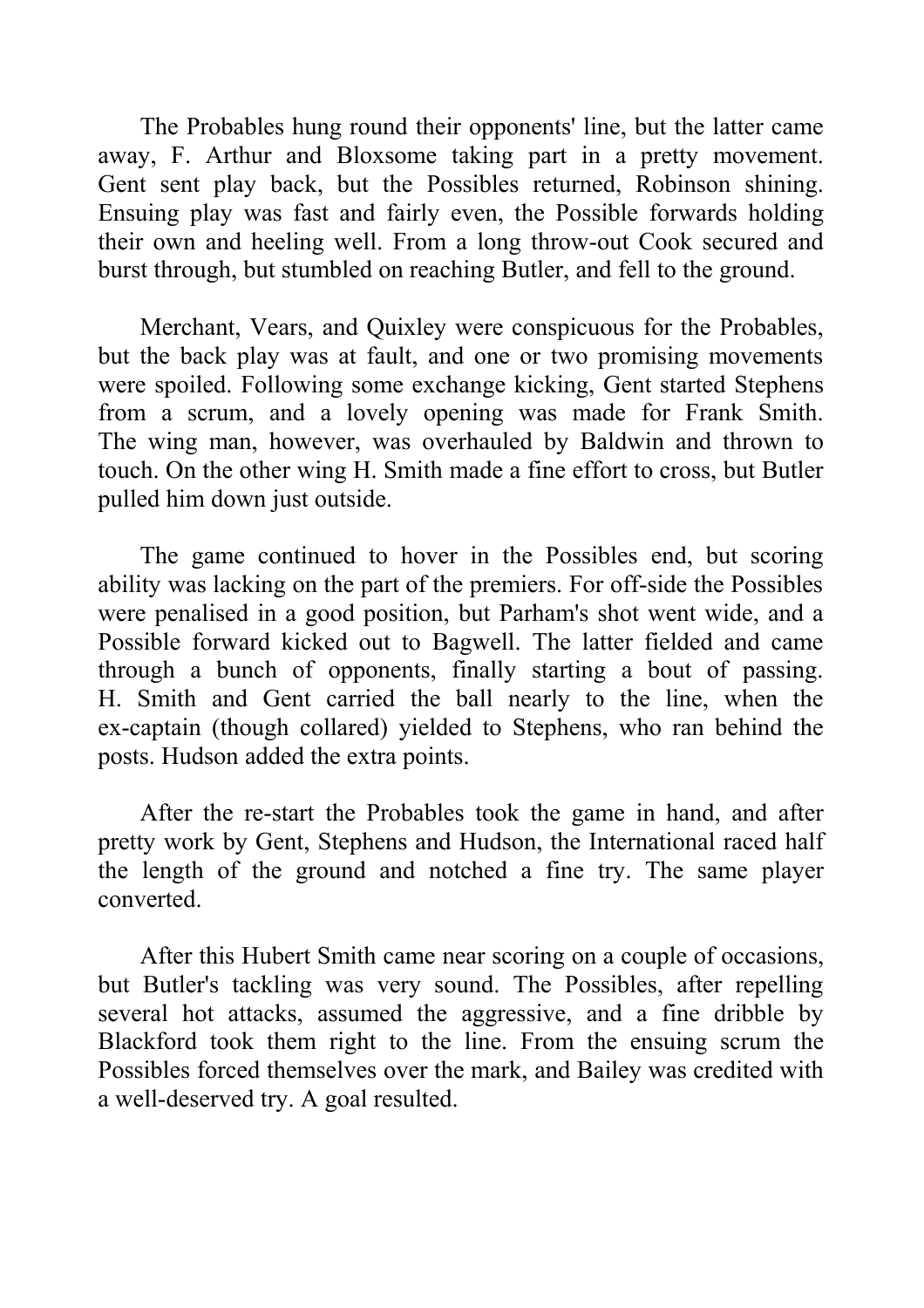On the restart the Probables took up the attack, but Matthews overran the ball with practically a clear field. Mistakes by the Probables lost a lot of ground, and they were eventually forced on the defence. Once or twice their lines narrowly escaped. Bloxsome did actually cross, but was called back for a forward transfer.

Before the end the Probables came again, and a capital run by H. Smith put the side in an attacking position. Just on time a passing movement was well carried out, and Frank Smith scored in the corner. The place kick failed.

> RESULT : Probables .............. 2 goals, 3 tries (19 points) Possibles .................... 2 goals (1 d) (9 points)

#### REMARKS

The game provided an interesting exhibition, and the form generally was highly satisfactory for an opening match. The Probables for the most part held a big advantage, especially behind the scrum, but in the front the reserves put up a good show. The game was treated seriously throughout, and there was a keenness about the players not usually associated with a trial.

One of the most interesting features of the match was the splendid form shown by some of the old hands. At half, Gent and Stephens were wonderfully smart at times, handling the ball with cleverness and accuracy, and initiating a number of fine movements. At three-quarter, Hudson, who played centre, showed splendid dash, and he has early dropped into his best form.

Hubert and Frank Smith, too, did remarkably well, the only fault being occasional mishandling. Cook is a sturdily built young fellow, and gave evidence of ability in attack. He should make a useful reserve, and the same may be said of Bloxsome. Robinson and Egerton did not get many chances on the Possible side, but when opportunity served they were all there.